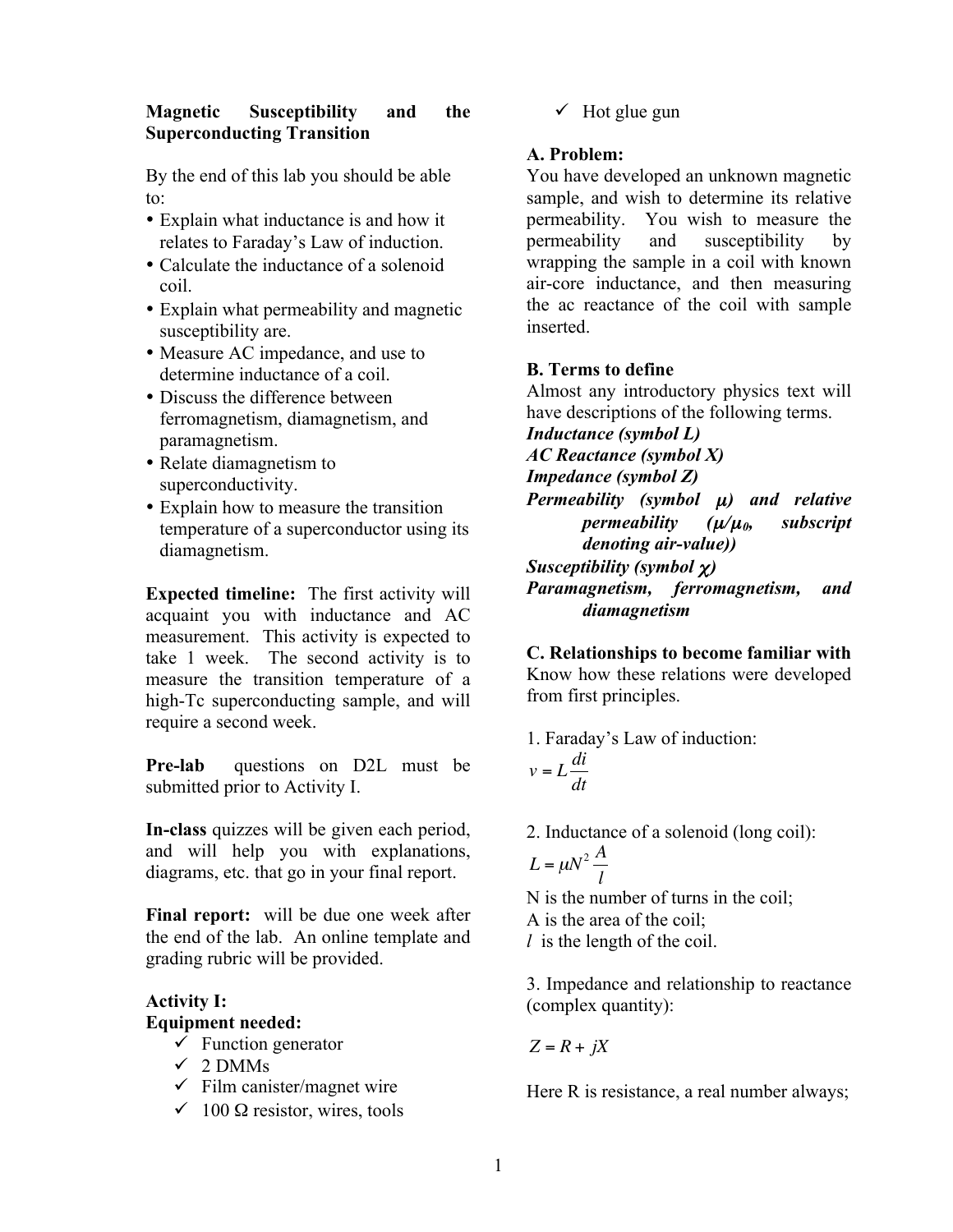X is a combination of capacitive and inductive reactances, and is imaginary. The imaginary nature of the reactance comes from representing an AC signal as a complex exponential function. So, for example, assume AC current *i* is a cosine function:

$$
i = i_0 \left( \frac{e^{j\omega t} + e^{-j\omega t}}{2} \right).
$$

Then Faraday's Law of induction (eq. 1.) becomes

$$
v = i_0 j \omega L \left( \frac{e^{jwt} - e^{-jwt}}{2} \right).
$$

Thus, in an AC setting, the timeindependent portion of the ratio of *v* to *i*, is equal to jωL if there is just an inductor impeding the flow of AC current.

4. Impedance with an inductor

An inductor, being a coil of wire, will have both resistance and reactance to a flow of AC current. If you measure the amplitude of AC current through an inductor simultaneously with the amplitude of AC voltage, the ratio *v/i* gives the magnitude of Z. Since Z is complex, the magnitude of Z is:

$$
|Z| = \sqrt{R^2 + X^2} = \sqrt{R^2 + (\omega L)^2}
$$

This relationship, with Z measured at a known frequency ω and R measured with an ohmmeter, will allow one to determine an unknown L. Knowledge of L would allow one then to extract the permeability constant using the parameters N, A, l of the inductor coil.

## **D. Suggested experiment**

• To make a coil of known dimensions, tightly wrap magnet wire around an empty film canister. Use a hot glue gun to anchor the coils onto the canister so they don't unravel when no longer held. The canister will later hold an unknown sample for which you will determine permeability and susceptibility.

- Carefully determine the resistance R of the coil.
- Determine the inductance L of the coil in three ways: by calculating L from the coil dimensions and assuming an air core; by using the inductance bridge available in the lab; by measuring Z of the coil when AC current flows through the coil. A frequency generator may be used to create the AC current, but place a 100 Ω resistor in series with the generator output so that the coil does not short the output of the generator. Two multimeters may be set up to measure the amplitude of the current through and voltage across the coil. Z can be determined using a graph of voltage amplitude versus current amplitude.
- Refer to attached article from The American Journal of Physics by H. G. Lukefahr et al, *A very simple and inexpensive apparatus for detecting superconducting transitions via magnetic screening* (**Am. J. Phys. 65** (2), Feb. 1997, p. 132). Fig. 1 in that article shows a circuit schematic, shown below for convenience. Other parts of that article may also be helpful at this point, so be sure to examine the article. You will revisit the article in Activity II.



- Be sure to try more than one frequency of AC in order to determine L. A frequency close to 5000 Hz is suggested, and try at least one more near 3000 Hz.
- Be sure to discuss in your report of findings whether all three measurements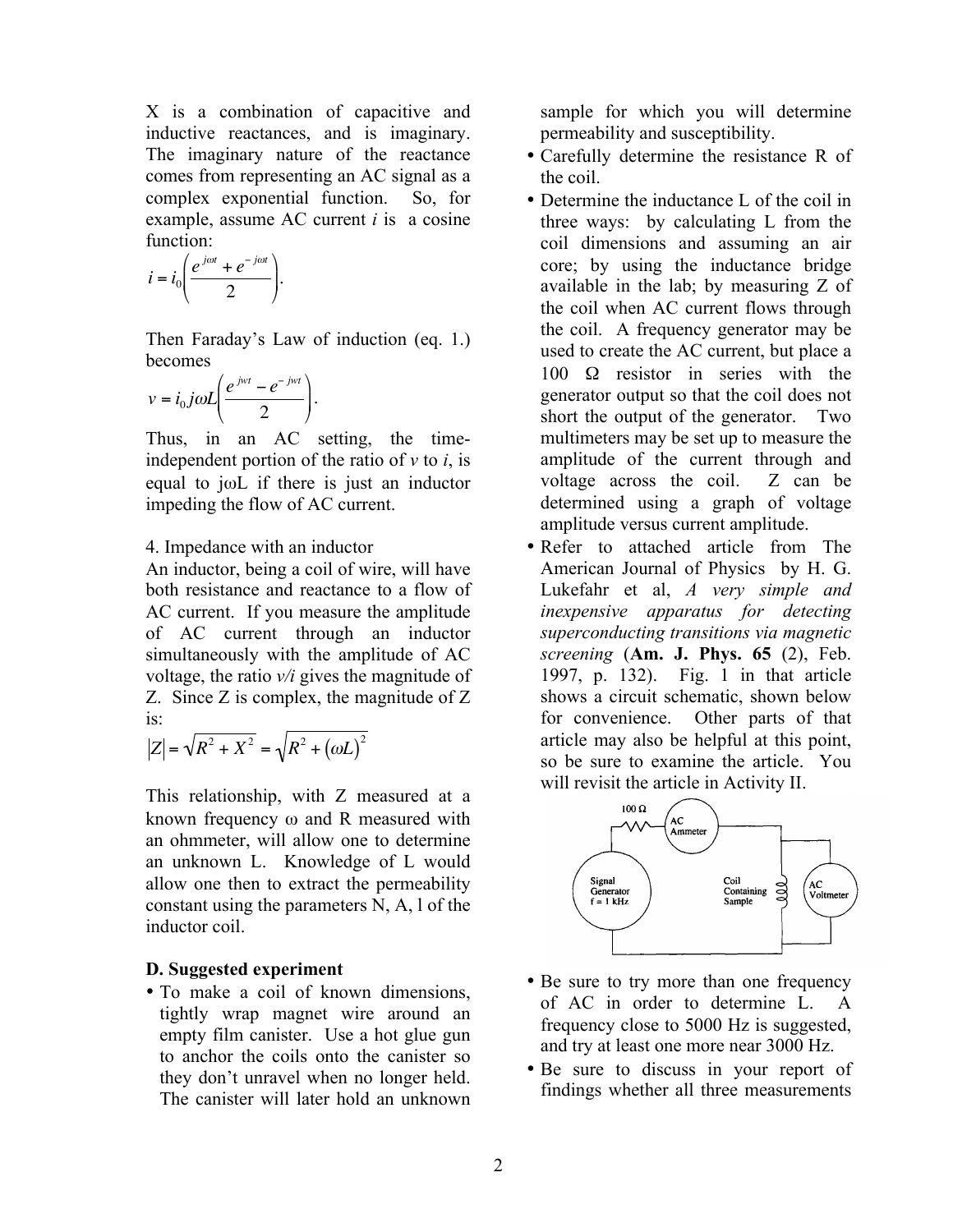of L with the air core agreed with each other, and try to account for differences.

- Obtain an unknown sample inside the film canister. Again, measure the new inductance using both an AC bridge as well as an AC measurement at one of the frequencies used previously. From these measurements, determine the inductance with the magnetic core, and extract the permeability and magnetic susceptibility for your unknown sample. Your report will need to discuss agreement between values found using the two methods.
- Was your sample diamagnetic, paramagnetic, or ferromagnetic? Be sure to discuss in your conclusion.

## **Activity II:**

## **Equipment needed:**

- $\checkmark$  High –Tc inductance probe
- $\checkmark$  Thermocouple and reader
- $\checkmark$  Function generator
- $\checkmark$  2 DMMs
- $\checkmark$  100  $\Omega$  resistor, wires, tools
- $\checkmark$  Sand cryostat components
- $\checkmark$  Booklet: Experiment Guide for Superconductor Demonstrations

## **A. Problem:**

Your group has developed a High-Tc superconductor. Your goal is to measure the critical temperature of the sample. You are aware that a superconductor becomes perfectly diamagnetic (magnetic susceptibility  $= -1$ ) below the critical temperature, hence the ability to levitate magnets above the sample when it has been cooled below this transition temperature. Thus, you believe the superconducting transition will become apparent by measuring the inductance of a coil wrapped around the sample as the temperature of the sample varies.

## **B. Become familiar with the experiment.**

The American Journal of Physics article by H. G. Lukefahr et al, *A very simple and* 

*inexpensive apparatus for detecting superconducting transitions via magnetic screening* is attached (**Am. J. Phys. 65** (2), Feb. 1997, p. 132). Please become familiar with the experiment and background. It is also helpful to think through the question: what happens to the inductance of a coil if it surrounds a perfectly diamagnetic material? Does the inductance decrease, stay the same, or increase?

## **C. Some background on working at low temperatures**

High-Tc superconductors were developed to have transition temperatures near that of boiling liquid nitrogen, -196 deg. C or 77 K. Thermocouples are the most reliable way to measure such low temperatures. Since you will be using a thermocouple to measure the temperature of your sample, become familiar with what they are and the rudiments of how they work. You will be provided with a Type-T thermocouple, having a copper-constantan junction, embedded in the sample. You will also have a hand-held thermocouple reader to read the thermocouple temperature. Be sure the reader is as far away from the liquid nitrogen/cryostat as is possible as circuits in the reader can be affected by temperature.

The sample you will examine is BCCO, a type of ceramic known as a perovskite. All the samples in the kit are fragile, so please be careful when handling them. Even though the sample you will examine is wrapped in a coil, fractures can happen if it is dropped or cooled too quickly.

To cool the sample slowly and keep it relatively stable near the transition temperature, you will place the sample inside a sand cryostat (Fig. 1). The probe resides in the inner metal canister of the cryostat, covered completely with sand. Liquid nitrogen is poured slowly into the chamber, and can safely be poured into the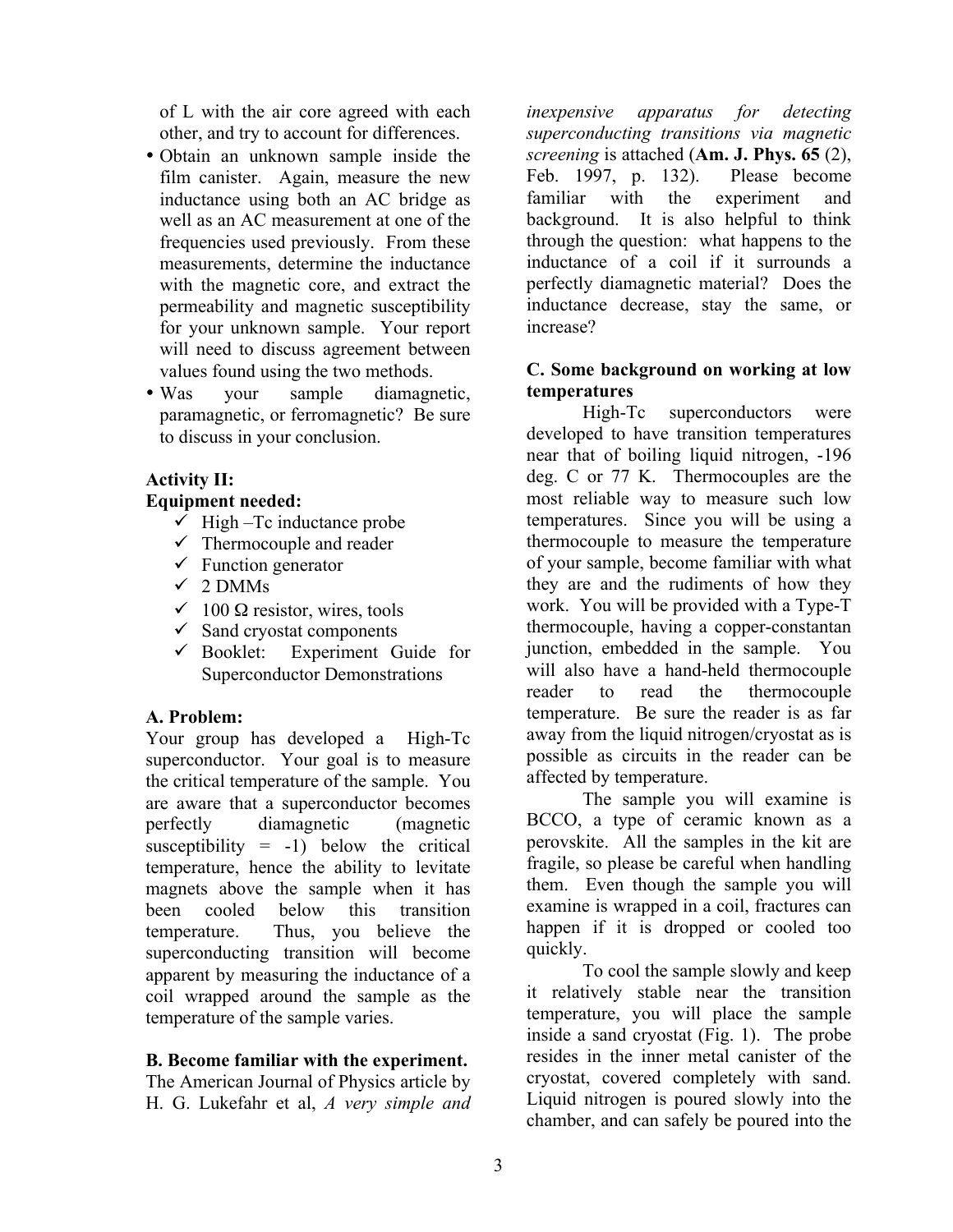sand as well as the area between the canister and outer chamber wall. Typically, you want to pour in the nitrogen just a little at a time, and monitor the temperature of the sample. When the sample is a few degrees below the transition temperature, stop adding liquid nitrogen and begin monitoring the inductance of the sample.

#### **D. Suggested experiment**

- You are familiar already with measuring inductance using an AC circuit from Activity I. This activity has you repeat the experiment but with an unknown high-Tc sample and at an AC frequency of about 5000 Hz. You will also have to make multiple measurements of L as the voltage/current change with temperature. Thus, instead of plotting *v* versus *i* to make a single measurement of L, each temperature will have its own unique *v, i*  and L.
- Another different feature about this experiment is that you cannot simply use an ohmmeter to measure a single R, as R will also be changing with temperature. Instead, after you have measured the AC *v* and *i* as the sample warms up from the superconducting state, you will need to cool the sample down one more time. As the sample warms up through the transition temperature, record the resistance using an ohm-meter.
- The DC measurements can be used to determine via curve fitting how R depends on temperature. Thus, you can determine R for each of the AC values, and thus L can be calculated.
- •Your final graph will show L as a function of temperature. Use the graph to determine the transition temperature. Also, discuss the diamagnetism of your sample.

#### **E. Further Reading**

The search for high-Tc superconductivity and understanding these materials makes for fascinating reading. Some background is available in the experimental booklet accompanying your probe. However, a more detailed account may be found at: http://nobelprize.org/nobel\_prizes

/physics/laureates/1987/bednorzlecture.html

(In 1987, two German materials scientists, Bednorz and Muller, received the Nobel Prize for their discovery that perovskites were high-Tc materials. Their Nobel lecture describes their discovery process.)

 You may wonder why your sample does not exhibit a sharp, single transition temperature but has a region over which the transition occurs. Martin Nikolo, in section IV of his article *Superconductivity: A guide to alternating current susceptibility measurements and alternating current susceptometer design,*  gives good physical insight into why this happens (Am. J. Phys. 63, January 1995, pp. 57-65.)



Picnic cooler

Fig. 1. Sand cryostat consisting of outer chamber (picnic cooler) and inner chamber (metal canister). The fragile probe is placed in the metal canister and completely covered with sand. Then liquid nitrogen is slowly poured in.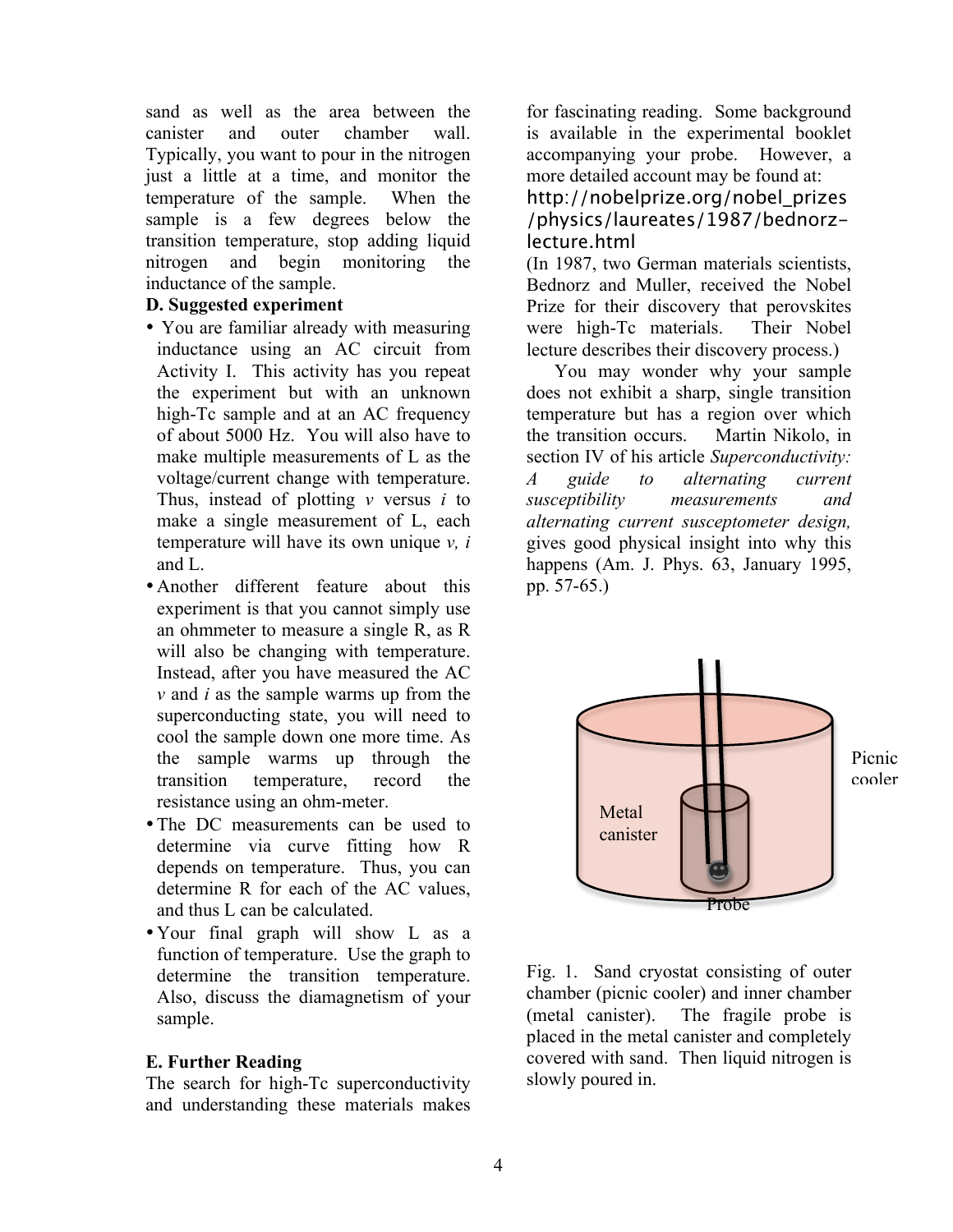# **Instructor Notes**

## **Author)information:**

Dr. Linda Winkler Department of Physics and Astronomy Minnesota State University Moorhead winklerl@mnstate.edu phone: 218-477-2460

From one instructor's experience, this is what students "get" from doing this lab.

- A better understanding of inductance
- Practical experience with working at low temperature
- Practical experience with working with small electrical (mV) signals
- First exposure to differences in magnetic materials—diamagnetism versus ferromagnetism
- Grappling with magnetic characterization quantities: permeability and susceptibility.

Equipment notes:

- 1. The 100-Ohm resistor placed in series with the coil should be used to obtain the current in the circuit, rather than an ammeter. We find that measuring the voltage across the resistor, rather than the current in the circuit, has some advantages. First, you avoid students connecting an ammeter into the circuit incorrectly (and thus blowing fuses). Secondly, the current is the order of a few mA, and most "student" ammeters do not measure such small currents with sufficient resolution. By using the resistor, the voltage across the resistor is sufficiently large to give 3 sig. figs. to the current.
- 2. The instructions that come with the superconducting sample suggest using an AC frequency of 1000 Hz. The sample data shown here was taken with a frequency near 1000 Hz, and you can see why we have changed the frequency to a slightly higher value. At  $1000$  Hz, the reactance of the coil is small compared to the dc resistance of the coil. By increasing the frequency, the reactance approaches the value of the resistance.
- 3. The coils made from a film canister typically have a measured inductance near 100 µH. The calculated value is typically larger than the measured value, often by more than 10%. Students usually do not come up with a reason on their own for why there is a discrepancy, especially if they have not deduced where the formula for the inductance comes from. The formula given assumes an infinitely long solenoid, whereas what they have constructed from the canister is far from "infinite".
- 4. When the film canister coil is filled with steel pieces—typically very small steel washers—students easily determine that the material inside is ferromagnetic. A typical measured value for the relative permeability of the steel washers is close to 2.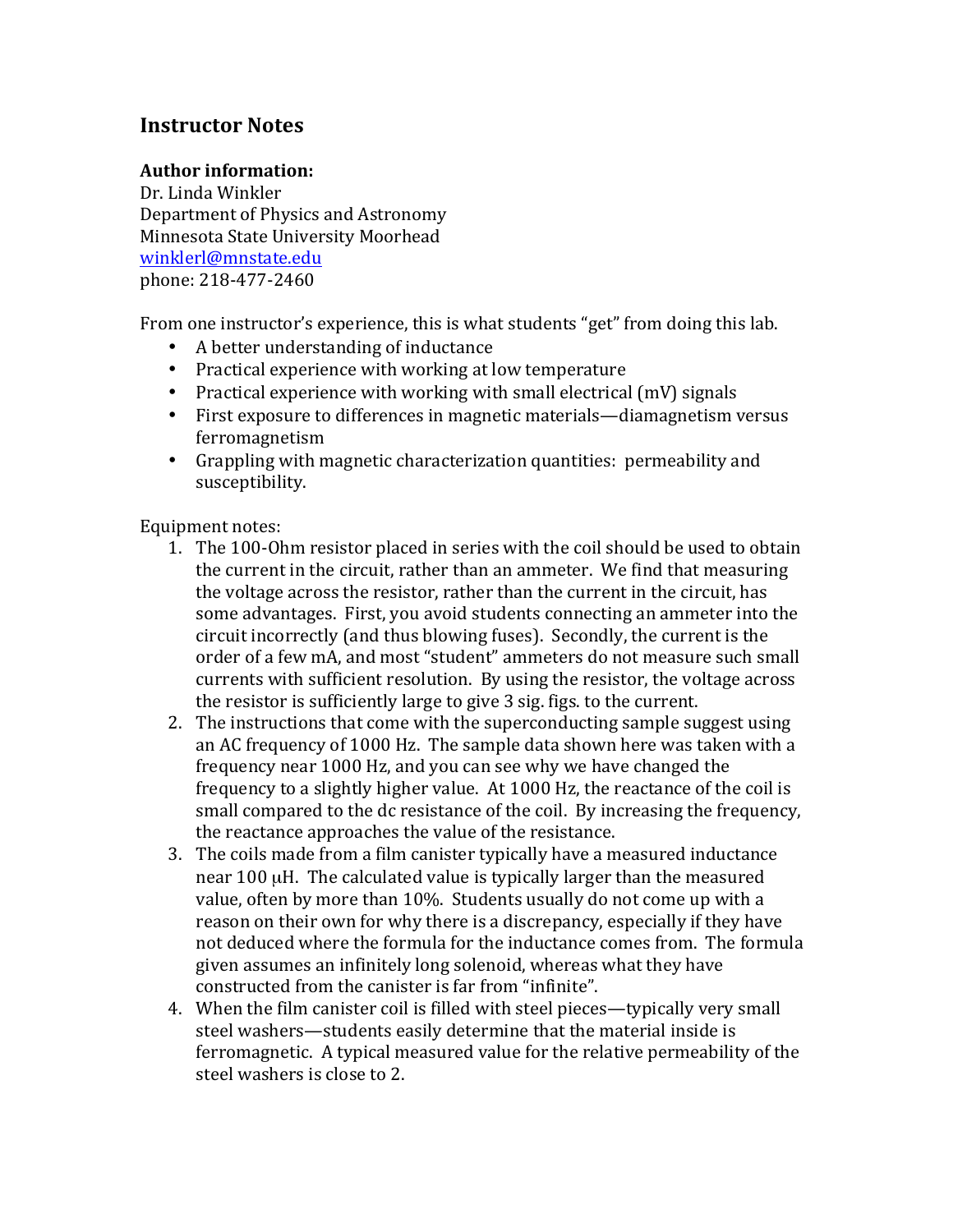Difficulties or obstacles our students face with this experiment at the sophomore level

- Difficulty or unwillingness to read the AJP article suggested.
- Frustration with waiting for the sample to cool down/warm up.
- Still struggling with wiring up a simple circuit and getting it to work.
- Failure to compare the transition temperature to literature value.
- Focus on just taking data without much curiosity. (There are many things to be curious about—how does a thermocouple work? Why does a magnet levitate above a superconductor? Why is the transition temperature spread out over a range of temperatures? What does BCCO stand for? How is the sample made? ) This last obstacle may be due to the fact that this experiment is quite rich in physics, and the students have too short a time to adequately address all the issues.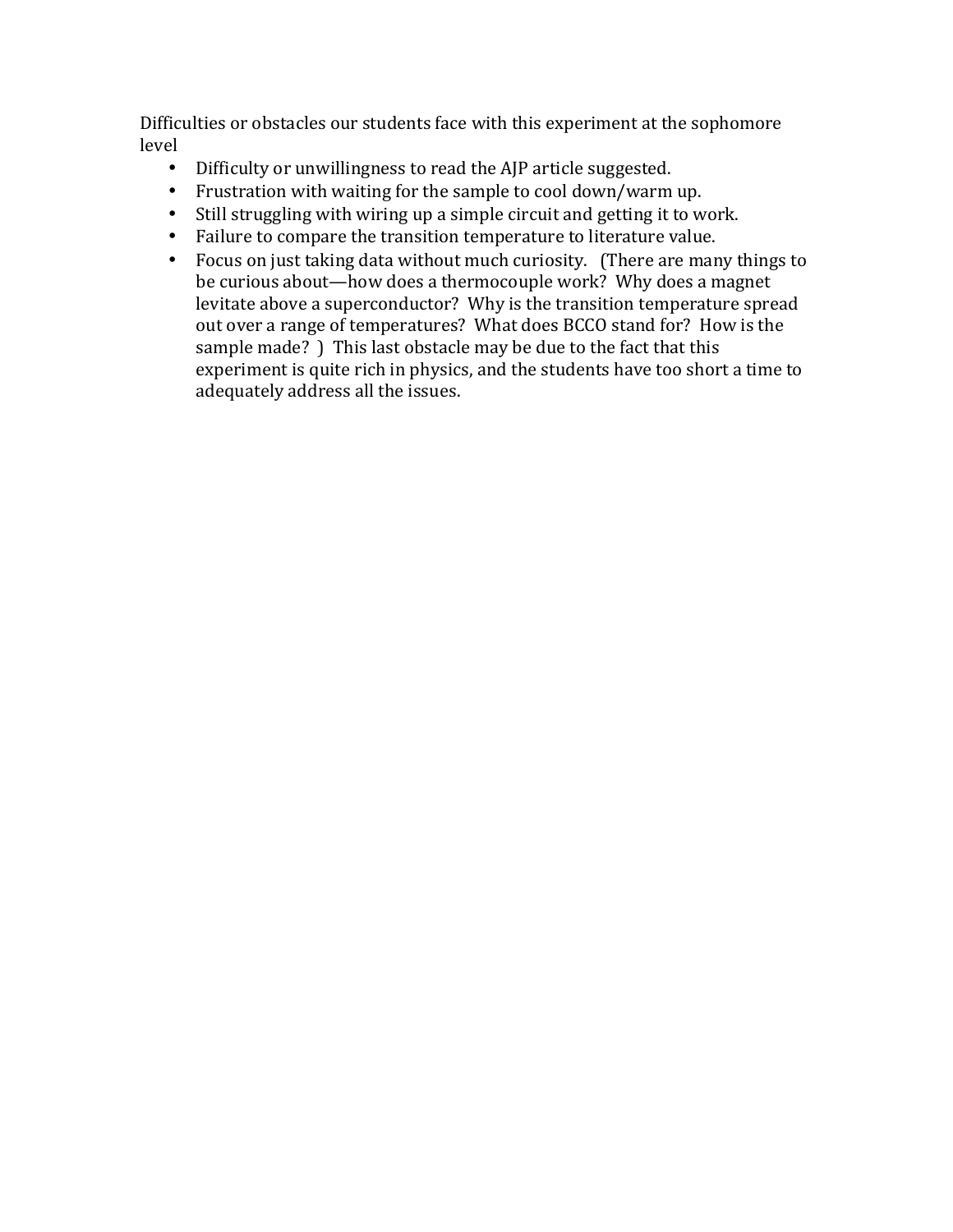## **SAMPLE DATA**

| (deg   | (mV) | I<br>(mA) | (Kelvin | dc R (Ohm) |
|--------|------|-----------|---------|------------|
| $-190$ | 48   | 8.48      | 83      | 5.66       |
| $-188$ | 50   | 8.51      | 85      | 5.88       |
| $-186$ | 52   | 8.53      | 87      | 6.10       |
| $-184$ | 53   | 8.54      | 89      | 6.21       |
| $-182$ | 56   | 8.54      | 91      | 6.56       |
| $-180$ | 58   | 8.55      | 93      | 6.78       |
| $-172$ | 76   | 8.54      | 101     | 8.90       |
| $-170$ | 79   | 8.53      | 103     | 9.26       |
| $-168$ | 83   | 8.54      | 105     | 9.72       |
| $-166$ | 87   | 8.54      | 107     | 10.19      |
| $-164$ | 90   | 8.56      | 109     | 10.51      |
| $-162$ | 94   | 8.56      | 111     | 10.98      |
| $-160$ | 98   | 8.56      | 113     | 11.45      |

 $\mathbf{I}$ . DC data on the resistance of the coil as a function of temperature.

Last 8 data points allow a temperature-dependent model of the DC resistance of the coil to be developed.

 $R(T)=0.212T-12.6$  in Ohms if T is in Kelvin